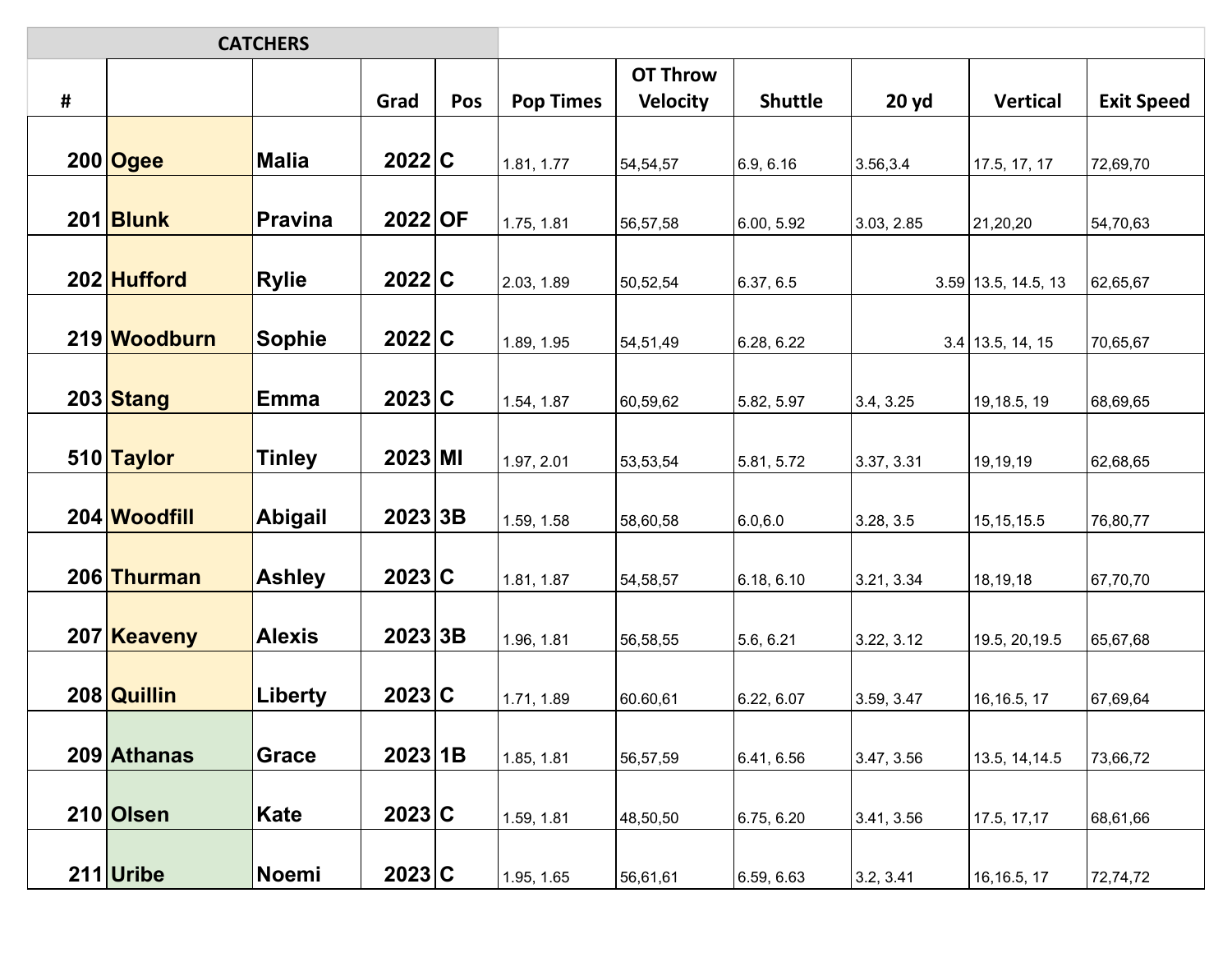| 223 Squire     | Danyka         | 2023 C    | 1.75, 1.89 | 50,49,50      | 6.97, 5.72    | 3.15, 3.1  | 16, 17, 16.5          | 67,70,68 |
|----------------|----------------|-----------|------------|---------------|---------------|------------|-----------------------|----------|
|                |                |           |            |               |               |            |                       |          |
|                |                |           |            |               |               |            |                       |          |
| 512 Barela     | <b>Jasmine</b> | 2023 C    | 1.81, 1.59 | 61,64,63      | 6.63, 6.5     | 3.15, 3.25 | 19,18.5,19            | 74,74,70 |
|                |                |           |            |               |               |            |                       |          |
| 212 Heuberger  | <b>Alexis</b>  | 2024 C    |            |               |               |            |                       |          |
|                |                |           | 2.0, 1.8   | 56,54,57      | 6.84          |            | $3.32$ 16.5, 16, 17   | 53,52,58 |
|                |                |           |            |               |               |            |                       |          |
| 213 McDonald   | <b>Drew</b>    | 2024 C    | 1.9, 2.0   | 51,52,49      | 6.34, 6.28    |            | $3.57$ 19.5, 19, 18.5 | 63,67,58 |
|                |                |           |            |               |               |            |                       |          |
| 214 Hattori    | <b>Serena</b>  | $2024$ OF |            | 56,55,54      | 6.56          |            |                       |          |
|                |                |           | 1.72, 1.78 |               |               |            | $2.84$ 19.5, 20, 19   | 75,72,73 |
|                |                |           |            |               |               |            |                       |          |
| 221 Westby     | <b>Aspynn</b>  | 2024 C    | 1.71, 1.69 | 56,57,58      | 5.78, 5.46    | 3.22, 3.4  | 19, 19, 18.5          | 66,67,66 |
|                |                |           |            |               |               |            |                       |          |
| 222 Stanton    | Taylor         | 2024 C    | 1.55, 1.95 | 50,50,49      | 6.66, 6.87    | 3.5, 3.6   | 15, 14.5, 15          | 69,70,67 |
|                |                |           |            |               |               |            |                       |          |
|                |                |           |            |               |               |            |                       |          |
| 226 Jansen     | <b>Elayna</b>  | 2024 C    | 1.62, 1.95 | 42,54,56      | 7.4, 7.46     | 3.47, 3.5  | 15, 15, 14.5          | 64,71,70 |
|                |                |           |            |               |               |            |                       |          |
| 228 Moore      | Zoe            | 2024 C    | 2.03, 1.9  | 43,43,52      | 6.68, 6.75    |            | $3.22$ 14, 14, 14     | 66,66,64 |
|                |                |           |            |               |               |            |                       |          |
|                |                |           |            |               |               |            |                       |          |
| 229 Bailey     | Jordan         | 2024 C    | 2.4, 2.6   | 45,49,53      | 6.84, 6.44    |            | $3.47$ 13, 12.5, 13.5 | 58,57,63 |
|                |                |           |            |               |               |            |                       |          |
| $215$ Wood     | Leigha         | 2025 C    |            | 1.72 57,57,57 | 6.12, 5.81    |            | $3.25$ 14.5, 15, 15   | 62,67,68 |
|                |                |           |            |               |               |            |                       |          |
|                |                |           |            |               |               |            |                       |          |
| 216 Whetten    | <b>Rachel</b>  | 2025C     |            | 1.95 55,56,57 | 6.59, 6.46    |            | $3.3$ 14.5, 13, 14    | 54,47,47 |
|                |                |           |            |               |               |            |                       |          |
| 217 Hutchinson | Ryan           | 2025 C    | 2.1        |               | 53 6.16, 6.09 |            | $3.1$ 20, 20, 19.5    | 62,62,59 |
|                |                |           |            |               |               |            |                       |          |
|                |                |           |            |               |               |            |                       |          |
| 218 Crowther   | <b>Alesha</b>  | 2025 C    | 1.85       |               | 51 6.1, 6.16  |            | $3.41$   18, 19, 18.5 | 55,54,55 |
|                |                |           |            |               |               |            |                       |          |
| $220$ Bauer    | Gaby           | 2025 C    |            | 1.9 60,59,58  | 6.69, 6.22    |            | $3.19$ 18.5, 18, 17.5 | 52,64,57 |